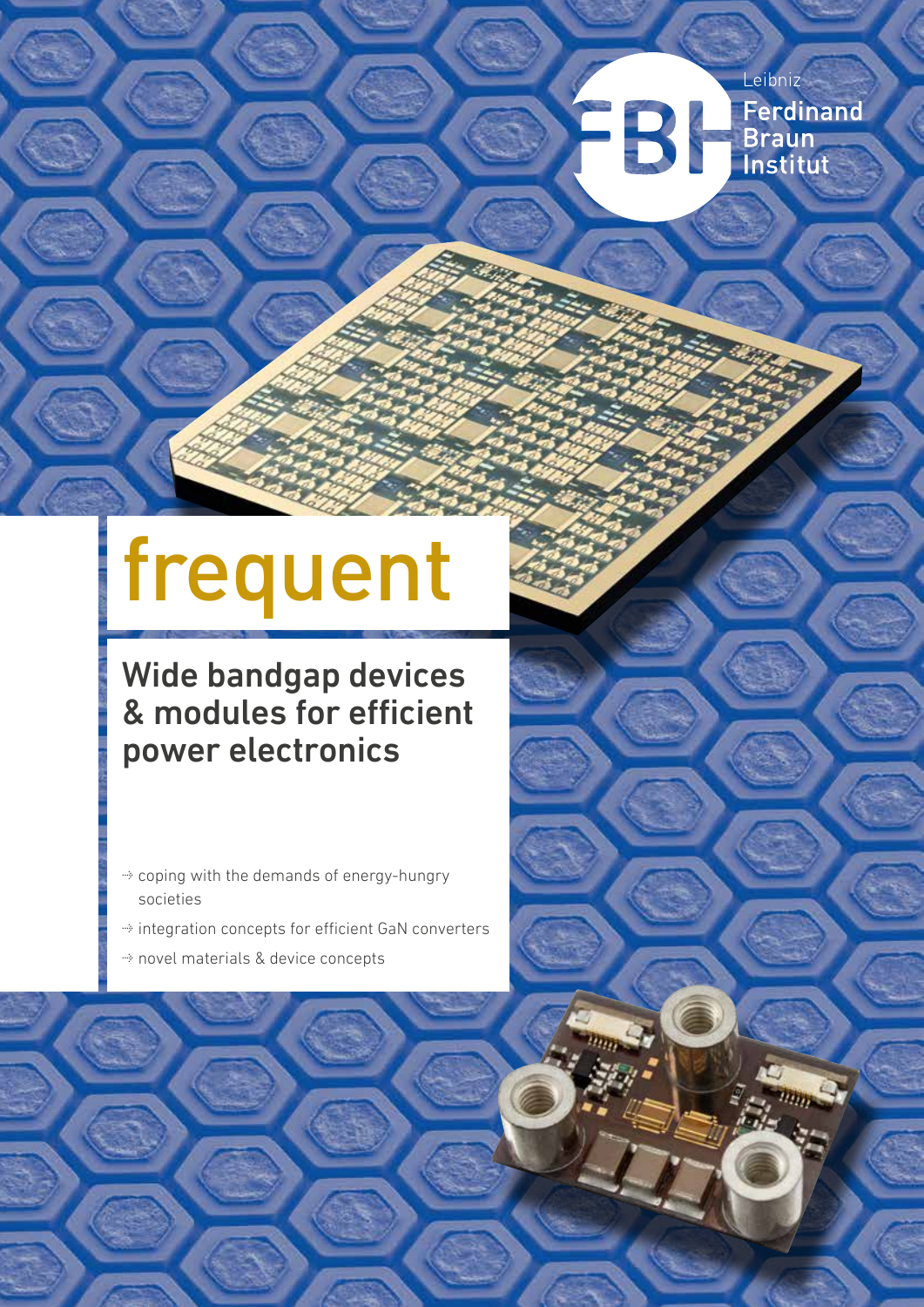## Novel power electronics to cope with energy-hungry modern societies

Our modern society is facing an ever increasing penetration of communication and computing devices and systems in everyday life. This process will even intensify and significantly influence areas like mobility and industrial production. The challenge is to combine internet of things with a low carbon dioxide consuming society. Novel approaches for energy-efficient conversion of electrical energy are needed to power modern digital society.

Power converters based on efficient semiconductor power switches are playing the

crucial role in this context. These devices often go unnoticed by the general public but are taking over the important task of converting electricity. Electrical energy delivered from the grid or from batteries – like in electric cars – needs to be transformed to various systems, requiring different

forms of electricity, different voltage and power levels. More than 50 % of the world-wide generated electricity has to be converted by semiconductor power converters. Thus, an increase in efficiency by a few present only can save enormous amounts of primary energy. Actually, increasing energy efficiency in power converters is the prerequisite to efficiently operate our energy-hungry digital infrastructure and

electrically driven transportation systems – and last but not least to cope with their expected growth rate.

Wide bandgap semiconductor devices – transistors and diodes – as explored at FBH are playing a key role in these kinds of developments. They have the potential to reduce the power converter volume by 50 % and raise efficiency

**THE 11** 

levels up to 99 %. This corresponds to reducing the size of a laptop power supply to the scale of a mobile phone charger.

Semiconductors like gallium nitride (GaN), aluminum nitride (AlN) or gallium oxide (Ga<sub>2</sub>O<sub>3</sub>) all feature a very high breakdown strength. Hence they enable power switching devices with unprecedented power density and low switching losses – the most important conditions for

being efficient. For 2025, the Oakridge National Laboratory has estimated the energy saving potential for the United States to pile up to a value between 35 and 74 terawatt hours per year when consequently using wide bandgap semicon-

> ductors. As a result, the electrical power delivered by six to eight average coal-fired power plants could be saved – avoiding the emission of billions of tons of carbon dioxide. Extrapolating these values to the whole world would add up to a truly impressive figure.

It is evident that demands requested by modern societies can only be realized when power electronics gets more efficient. The Ferdinand-Braun-Institut is making its contribution with innovative developments, ranging from lateral and vertical GaN power transistors to  $\text{B-Ga}_2\text{O}_3$  power switching devices and AlN-based electronics in various implementations. FBH is closely cooperating with industry and academic partners, thus working on power electronic systems, circuit design and power electronic measurement techniques in short development cycles.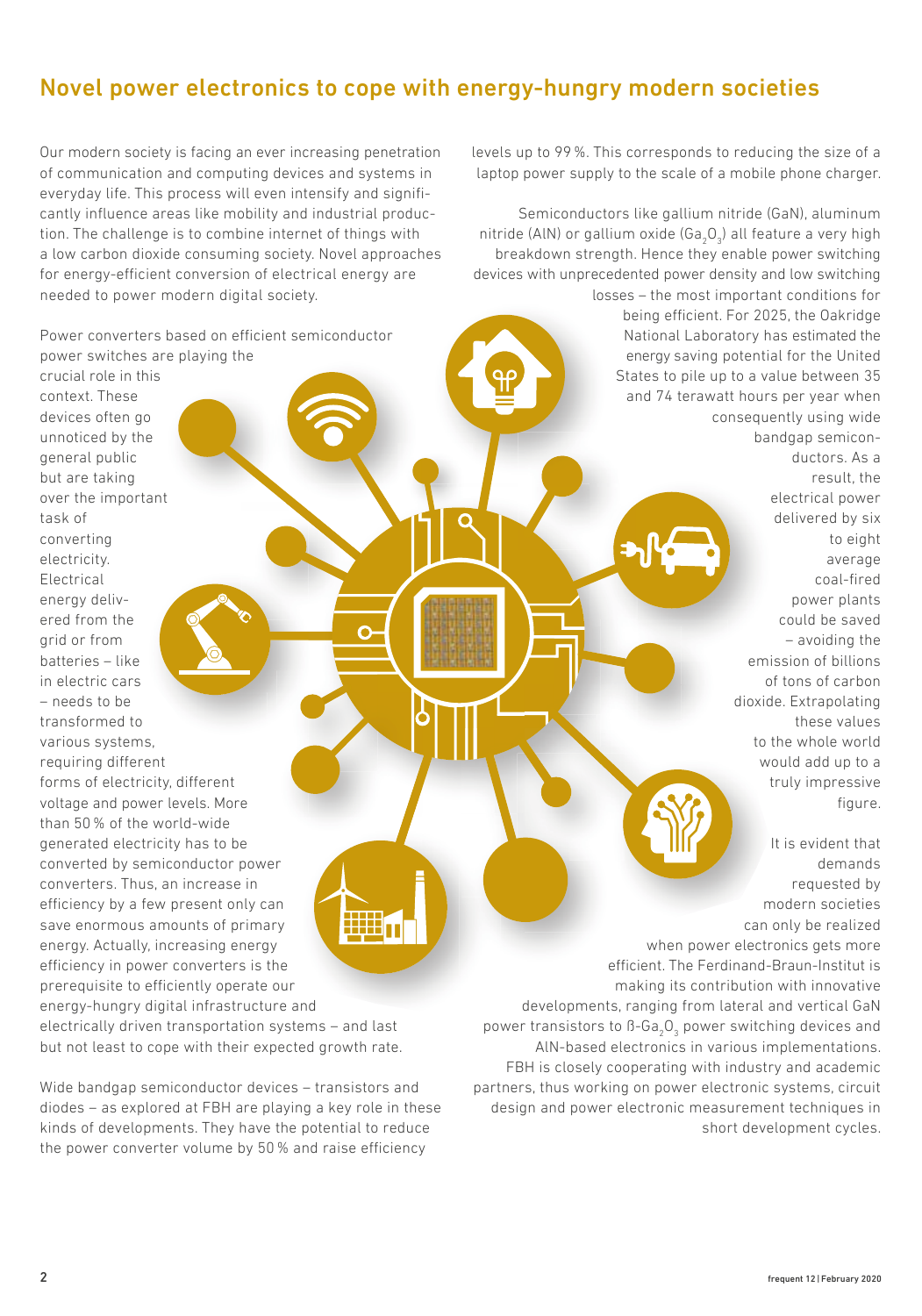

## **Editorial**

The responsible use of resources is one of today`s key challenges, especially since energy consumption will continue to rise with the demands. Thus, we are all called upon to make our commitment – from consumers to reduce their energy consumption to technical solutions that consume less energy. The Ferdinand-Braun-Institut contributes with its developments targeting energy-efficient conversion of electrical energy.

We have compiled an overview of different FBH approaches involving novel high-performance materials as well as efficient semiconductor power switches used in power-electronic converters. In addition, our short news keep you posted on further developments.

I wish you an inspiring reading,

funtes Trankle

## How to process small substrates

Novel semiconductor materials such as freestanding gallium nitride wafers and gallium oxide substrates are not always available in diameters larger than 1 inch. For a competitive device development, however, it is necessary to realize extremely precise submicron lithographic dimensions with alignment accuracies between different lithography levels of better than 200nm. Therefore, FBH has developed a special chuck technology based on laser structuring of silicon (Si) wafers and Si-on-Si wafer bonding. This method allows precise processing of  $1 \times 1$  cm<sup>2</sup> and  $1$ -inch substrates in an i-line wafer stepper environment. The small samples are aligned to a definite mechanical stopper integrated into the chuck. The chuck itself mimics a 3-inch wafer, thus enabling wafer stepper pre-alignment and exposure alignment. This allows realizing sub-micron structures with the required precision. Thus, devices fabricated with this technique can be easily compared to other types of devices having similar dimensions. Substrate holder for wafer stepper lithography



## Advanced ALD processes for improved transistor functionality



The electrical properties of gate insulators have a crucial influence on the GaN MISFET's gate modulation properties and are a key for proper transistor functionality. Therefore, the FBH has been systematically investigating and optimizing the gate insulator deposition process. To this end, different  $\mathsf{Al}_2\mathsf{O}_3$ films were atomic layer deposited (ALD) by two methods, thermal ALD (ThALD) and remote plasma-enhanced ALD (PEALD). Subsequently, the films were electrically analyzed by capacitancevoltage and electrical breakdown strength measurements. The deposition was performed in an ALD system (SENTECH SI PEALD) and combined with an in situ ammonia plasma surface pretreatment. While the PEALD films show high breakdown robustness, the ThALD films offer a lower capacitance-voltage hysteresis. Additionally, an alternating layer utilizing both methods was deposited for the first time, combining the advantages of each approach. It exhibits superior electrical properties with less hysteresis, indicating reduced oxide film charging, lower flat-band forward voltage shift and high electrical breakdown robustness.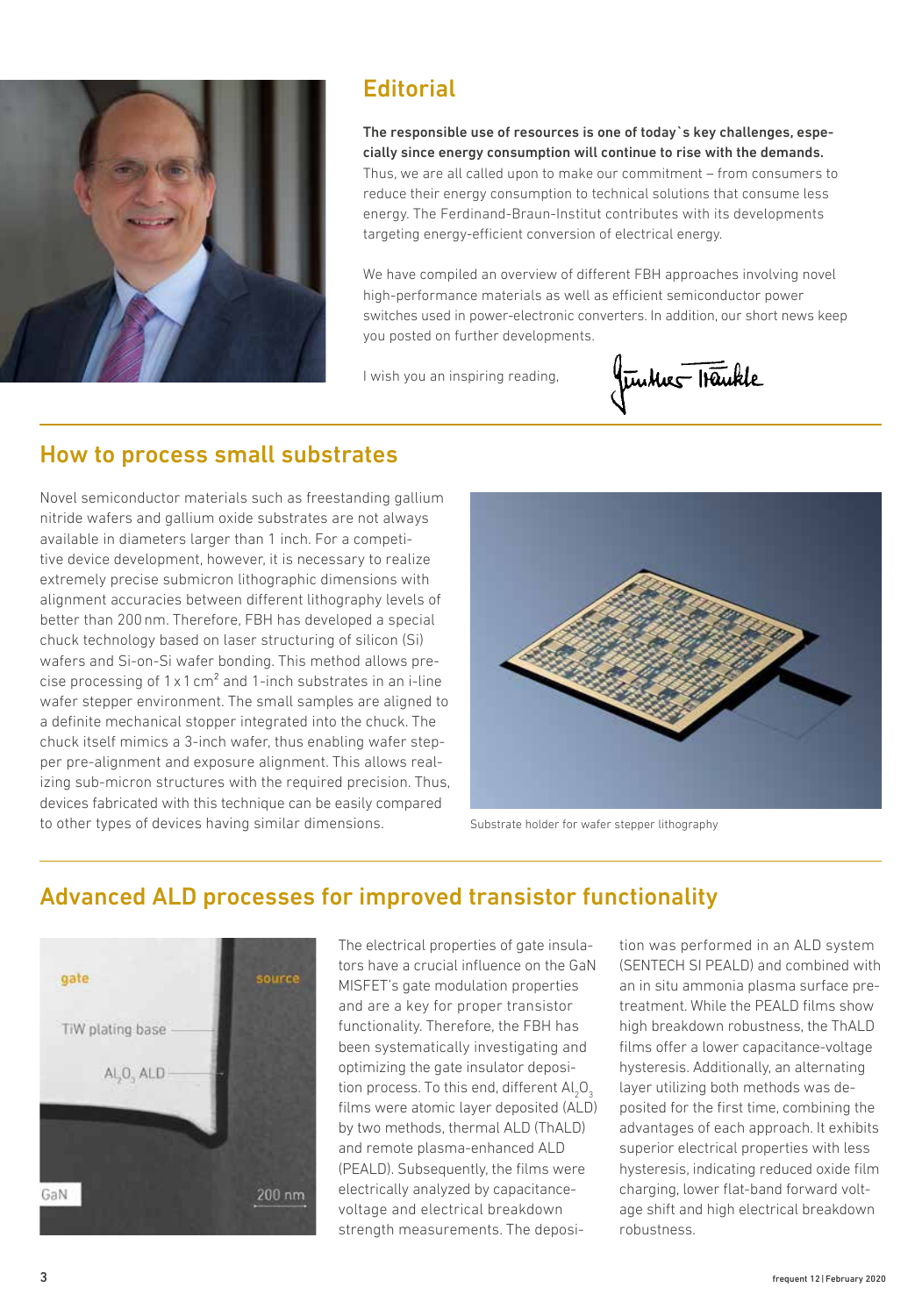## Hybrid and monolithic integration needed for efficient GaN converters with high power density



Fig. 1: Monolithically integrated 600V, 170mΩ GaN half bridge chip mounted on AlN-based hybrid platform

Increasing the power density of switch-mode power-electronic converters requires higher operation frequencies and thus transistors with high switching speed. GaN-based 600V switching transistors feature a particularly low gate charge and a low output capacitance which may result in switching transients of up to 200V/ns slew rate. This is why GaN transistors demonstrate clear advantages in terms of switching speed over Si-based superjunction metal-oxide-semiconductor field-effect transistors (MOSFET) and even over SiC MOSFETs. Essential for gaining benefit from high-speed switching in a power converter system is the realization of a low-inductance environment for both the gate and the power loop. However, typical parasitic inductances from packaging and package inter-connects in the nH-range already generate ringing of switching transients in the 10ns timescale. Increased switching losses and device over-voltage stress are the consequence, resulting in reduced converter efficiency.

Low-inductance designs with particularly small current loops are required for the circuit board layout and for transistor packaging to take full benefit of the GaN transistor's inherently high switching speed. To optimize GaN-based converter switching cells, FBH uses its own established 600V normallyoff GaN technology that is based on a p-GaN gate module. As a hybrid integration approach FBH developed an AlN-based 600V, 10A two-layer platform. It enables a very compact assembly of the gate loop and the power commutation loop for a GaN-based half bridge (shown on cover, bottom). Two stacked metal layers allow for particularly small vertical power loops. The platform supports die bonding and wire bonding as well as SMD soldering of gate driver integrated circuits (ICs) and capacitors. The AlN substrate serves as electrically insulating heat sink with low thermal impedance. For further power commutation loop reduction FBH combined



Fig. 2: 6A, 300V turn-off and turn-on voltage transients with the integrated half-bridge configuration of Fig. 1 (red) compared to a conventional PCBbased packaging concept (blue)

two 600V, 170mΩ GaN transistors on one chip as monolithically integrated half bridge (Fig. 1). Indeed, the 6A, 300V switching transients (Fig. 2) of the integrated half bridge show faster turn-on, faster turn-off and less ringing as compared to a setup with traditional PCB-mounted discrete transistors from the same GaN wafer.

Unlike for Si-based vertical MOSFETs of the 650V class or SiC FETs, the GaN heterojunction field-effect transistor (HFET) lateral design makes source, gate and drain accessible from the chip top-side. Moreover, it offers the opportunity to laterally integrate different device functionalities on one die and to realize very fast GaN-based ICs. A 60V, 1A half bridge chip with integrated power switching transistors and integrated gate drivers (Fig. 3) was designed to explore power conversion at switching frequencies as high as 100MHz. A power loop efficiency of 87% was achieved for 14W power conversion from 30V to 20V.



Fig. 3: GaN HFET half-bridge chip with integrated gate drivers for 100MHz power conversion. The individual half-bridge switches Q1 and Q2 and the gate driver transistors Q3-Q6 are indicated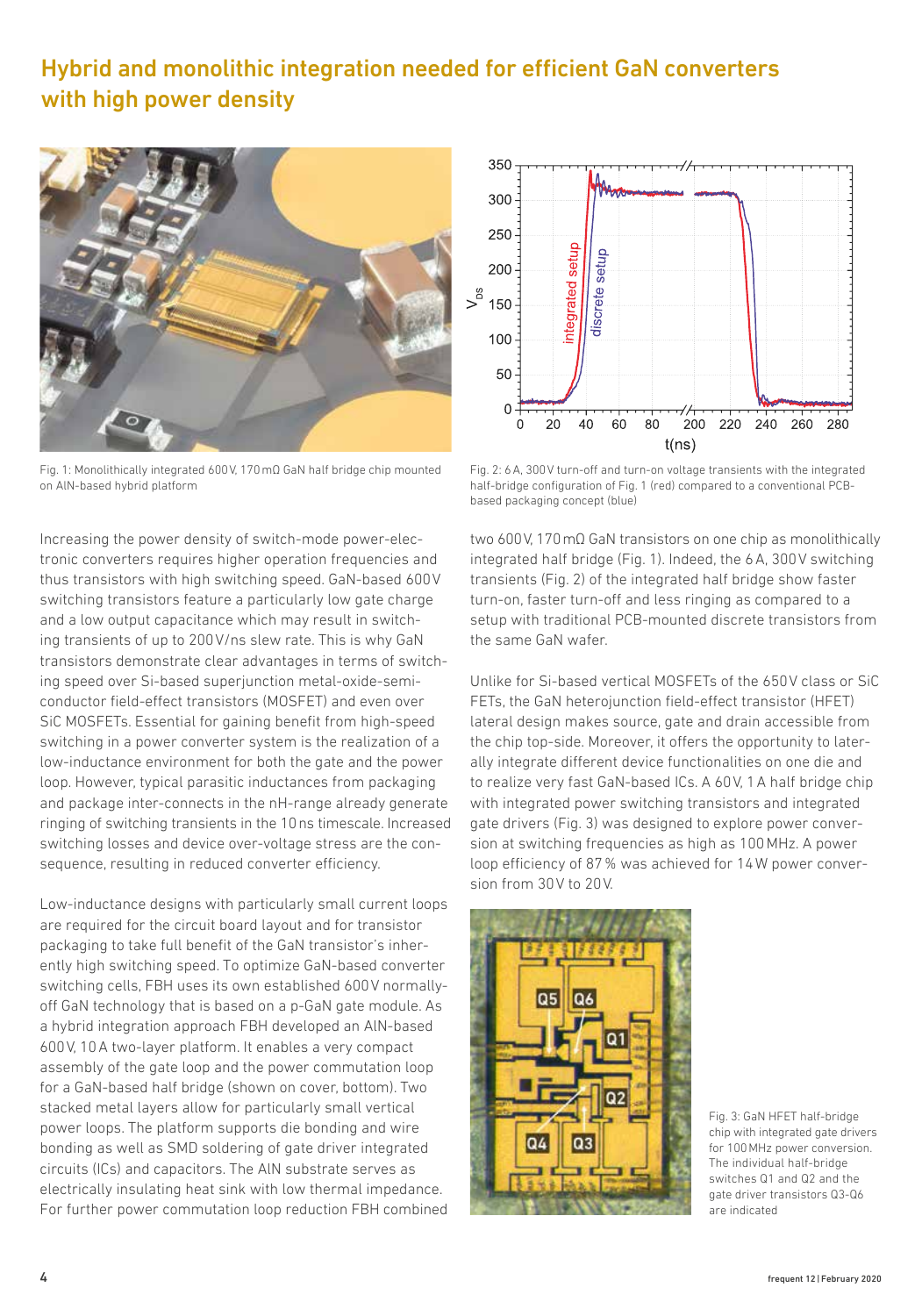## Novel materials and device concepts targeting future high-power switches

New wide bandgap materials combined with innovative device concepts have the potential to further increase power density and to overcome challenges of lateral gallium nitride (GaN) technologies. In this connection, FBH has started new initiatives targeting novel power switching devices. True vertical GaN power transistors fabricated on free-standing GaN substrates and devices relying on thermally highly conductive but electrically insulating aluminum nitride (AlN) as buffer material are among FBH's R&D foci. Another emphasis is on the new material gallium oxide.

#### GaN vertical MISFETs

Vertical GaN-based field effect transistors for high voltage power switching applications have the potential to outperform Si- and SiC-based competitors in terms of power density and switching speed. FBH's vertical GaN MISFET technology currently focusses on fast pulsed laser driving applications with maximum voltages < 100V. Drivers for pulsed lasers are required to deliver very high currents up to 250A with pulse lengths as short as 3–10ns. Vertical GaN MISFETs are particularly suited for realizing very steep current slopes due to their low output capacitance and gate charge figure-of-merits. Further, the vertical GaN transistor topology enables a compact assembly to achieve ultimately small current loop inductances for fast laser pulsing. The enhancement-mode trench MISFET concept is chosen since it allows a normally-off gate drive characteristic, enables aggressive device downscaling and high current densities per unit area. The vertical GaN transistors have been successfully integrated with a GaAs-based diode laser using chip-on-chip mounting schemes. This arrangement demonstrated 4W laser pulses at 905nm wavelength with 3.5ns pulse duration.

## From GaN transistors to AlN-based electronics

Lateral GaN-based transistors (HFETs) from the FBH have recently demonstrated superior performance as high-speed



Conventional AlGaN/GaN HFET structure with either carbon- or iron-doped GaN buffer (left) and new AlN-based HFET structure with non-doped AlN buffer and with AlN barrier (right)



Vertical GaN high current power switching transistor for direct laser pulsing

switches in small and light-weighted power converters up to 600V. This current technology requires compensation doping with iron or carbon to keep the channel electrons well confined at high drain voltages and to suppress off-state leakage currents. Dopant-related trap states are, however, the root cause for dispersion effects, frequently seen in GaN transistors.

The FBH now targets new aluminum nitride (AlN) based devices that promise to surmount performance limitations inherent to GaN HFETs. Using the ultra-wide bandgap



Dynamic on-state resistance increase vs. breakdown voltage scaling for different GaN transistors using either compensation-doped GaN buffer structures (green) or an AlN buffer (red)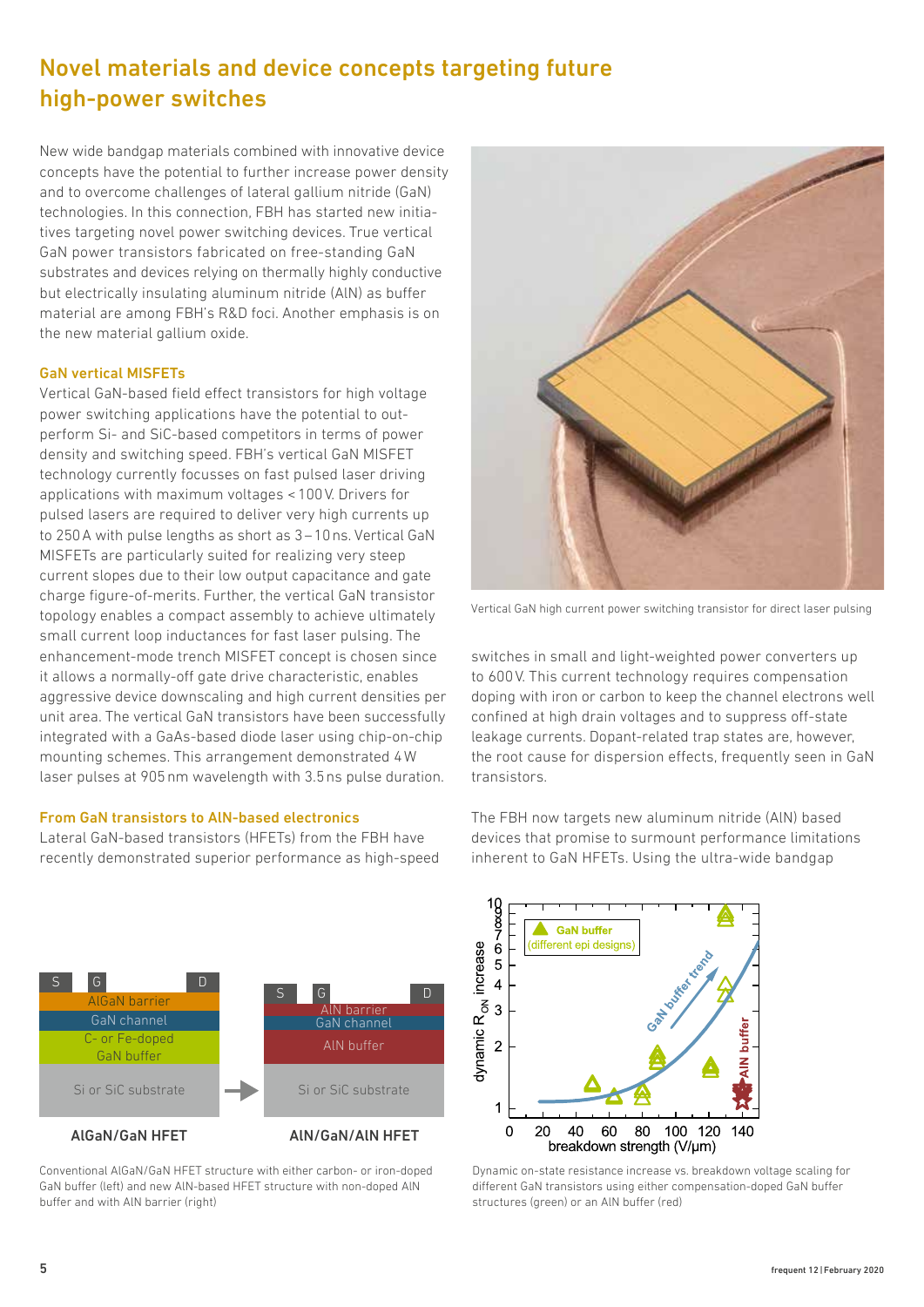

Gallium oxide chip with lateral transistor and measurement structures

material AlN as buffer material does not require compensation doping and allows for excellent transistor channel confinement. Dispersion effects thus should reduce. FBH now confirmed the principal benefits of AlN buffer layers and demonstrated AlGaN/GaN HFETs with higher breakdown strength and with less dispersion as compared to AlGaN/GaN HFETs with conventional GaN buffer. The new AlN-buffer devices combine a superior breakdown voltage scaling of 140V/mm gate-drain separation with low increase in dynamic on-state resistance of only 18%, when pulsing for 0.2μs from 65V off-state drain bias into device on-state. In comparison, different GaN-buffer epi designs feature either a low dynamic  $R_{ON}$  – with poor breakdown strength – or a high breakdown strength – but with a high dynamic  $R_{\text{ON}}$ .

## High-performance material for energy-efficient power electronics

The ultra-wide bandgap semiconductor gallium oxide (B-Ga<sub>2</sub>O<sub>3</sub>) has received great attention in recent years due to its unique material properties. It is considered as an attractive alternative to conventionally used materials such as SiC or GaN for future power electronic applications. The estimated dielectric strength of 8MV/cm offers the possibility to drastically reduce the gate-to-drain distance, thus allowing to fabricate more compact and efficient transistor devices with reduced switching and conduction losses. This is emphasized by Baliga's Figure of Merit (BFOM), describing the basic

suitability of a semiconductor material for power switching applications – the BFOM of B-Ga<sub>2</sub>O<sub>3</sub> is a factor of 3,000 higher than that of silicon.

In collaboration with the Leibniz Institute for Crystal Growth, FBH has been developing lateral  $\texttt{B-Ga}_{2}\texttt{O}_{3}$ -based power transistor devices on 10mmx10mm substrates. The partners combine improved layer growth of n-type epitaxial layers, exhibiting low defect densities as well as enhanced electron mobility, with an optimized high-resolution process technology using projection lithography. As a result, first transistors were fabricated featuring high average breakdown field strengths of around 2MV/cm at off-state along with low onstate resistance. These values already outperform the results of more established wide-bandgap device technologies like SiC and GaN and demonstrate the high potential of this promising new material.

[K. Tetzner et al., "Lateral 1.8 kV B-Ga<sub>2</sub>O<sub>3</sub> MOSFET with 155MW/cm<sup>2</sup>  [Power Figure of Merit", Electron Device L](https://www.fbh-berlin.de/publikationen-patente/publikationen/title/lateral-18-kv-beta-ga2o3-mosfet-with-155-mwcm2-power-figure-of)ett. (2019). doi: 10.1109/LED.2019.2930189]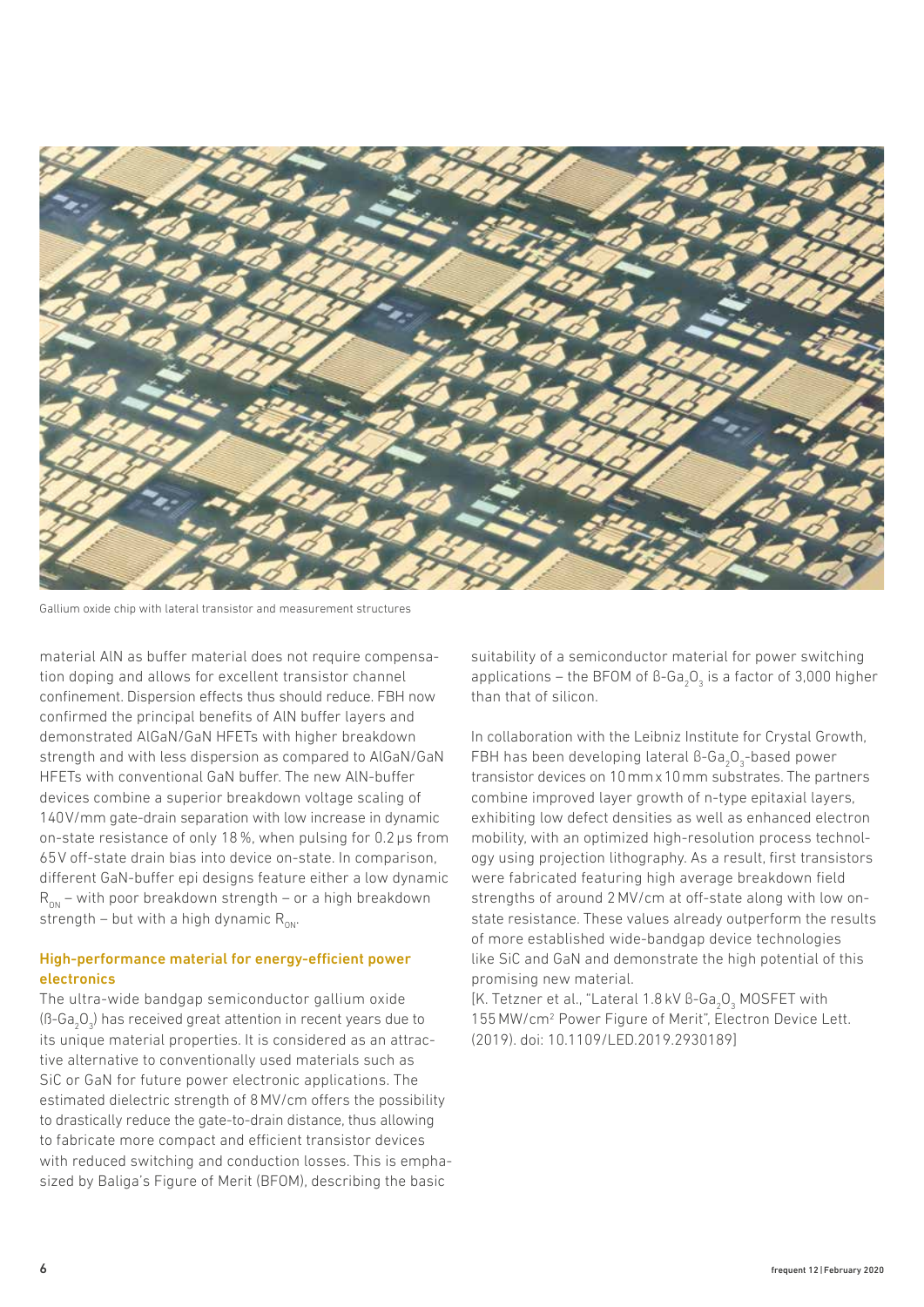## **Research in focus Product in focus**



#### Next generation LiDAR laser source for line scanners

FBH's high pulse power laser source with a 48-emitter diode laser bar is ideally suited for 3D object detection, e.g., for line scanners in automotive LiDAR. Scanning LiDARs emit rapid laser pulses which are reflected by objects. The return time of each pulse is measured by a detector, thereby creating a point cloud of the measured surface. Unlike point scanners, which capture objects point by point via 2D steering mirrors, line scanners use a laser array. Its light is focused to a line which scans a large area using 1D beam steering. The reflected light is collected via a detector row. The wavelengthstabilized FBH laser source delivers 4–10ns long optical pulses with >600W pulse peak power at 905nm wavelength. The wavelength shifts with temperature by 0.06nm/K only. The DBR-stabilized laser emission has a width of 0.5nm and >30dB side mode suppression. The bar is electrically driven by a new in-house developed high-speed GaN driver providing current pulses of up to 800A with 100kHz repetition frequency and higher. The optics were designed and realized by FISBA.



#### Highly sensitive THz detectors for room temperature operation

The FBH has developed highly sensitive, fast-response and broadband terahertz (THz) power detectors for CW and pulsed operation, which are based on the in-house GaN HEMT MMIC process. This gives the unique opportunity to tailor both transistors and antenna structures for use up to several THz (patent-protected design). The inherent high breakdown voltage and high current capabilities of the FBH process yields robust detectors, which can be used for industrial quality control as well as for biomedical, spectroscopy and security applications. At room temperature a sensitivity of  $NEP < 50pW/Hz^{1/2}$  is achieved for circular polarized radiation from 90 GHz up to 1.2THz. The preamplifier provides an RMS = 8mV noise floor with 100kHz bandwidth. Moreover, it offers the possibility to chop a THz CW signal. Thus, it allows using a lock-in amplifier to measure even weak CW THz signals. The system can also be equipped with linearly polarized antenna structures.

## Save the dates





April 26–29, 2020 – for the second time, ICULTA 2020 brings together UV LED experts from science and industry in Berlin. The international conference covers the whole value chain, highlighting the state-of-the-art in UV LED technology up to their application in industry and research. The conference is organized jointly by 'Advanced UV for Life' – the consortium's office is located at FBH – and the 'International Ultraviolet Association'. [www.iculta.com](https://www.iculta.com)

October 11–14, 2020 – later in 2020, the FBH together with IEEE is organizing the 27th IEEE International Semiconductor Laser Conference ISLC2020 in Potsdam. The prestigious conference is held every two years and dedicated to latest developments in semiconductor lasers, amplifiers and LEDs. [www.ieee-islc.org](https://www.ieee-islc.org)